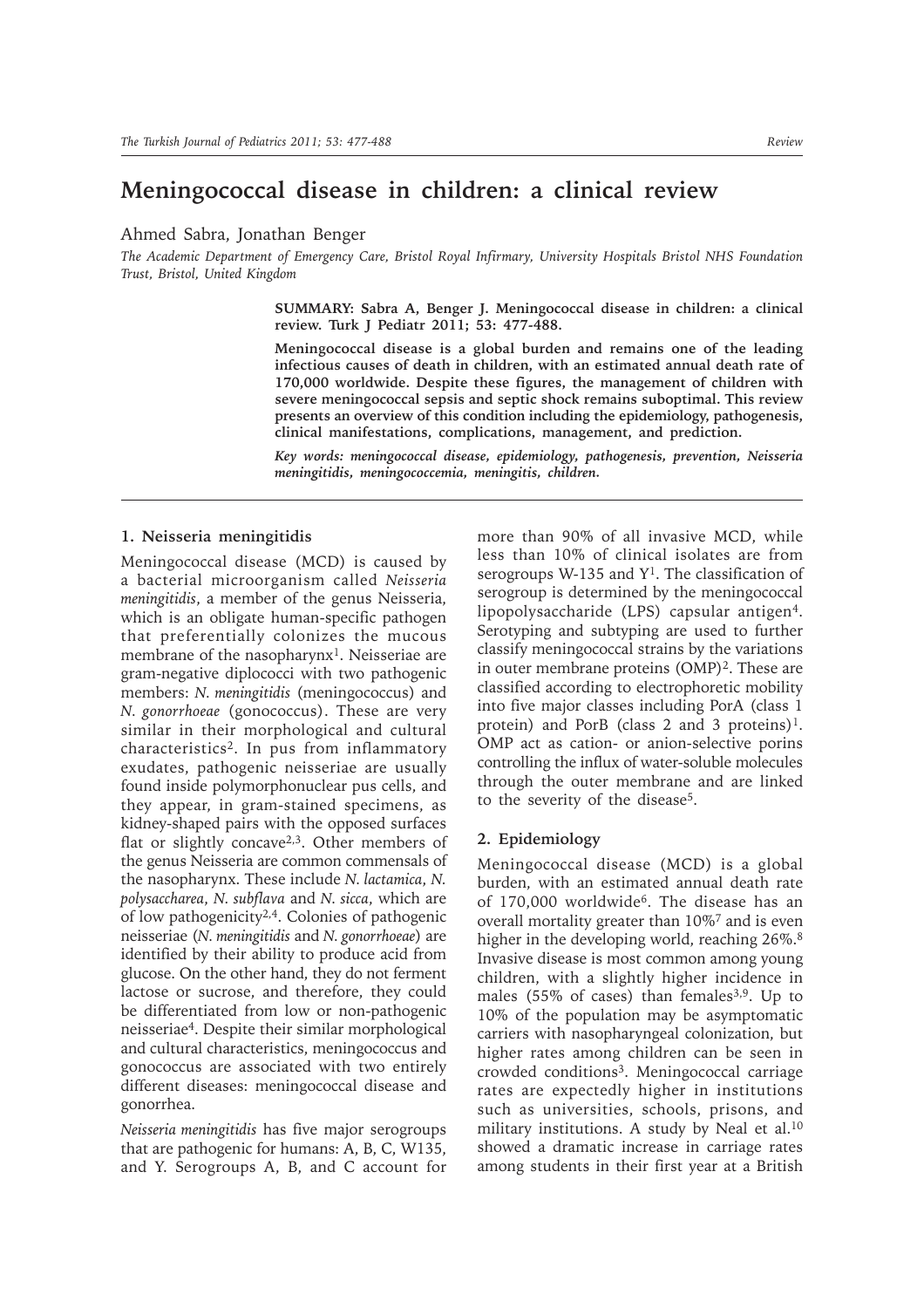university. This was, particularly, in the first week of the academic year, with meningococcal carriage rates increasing rapidly from 6.9% (day 1) to 23.1% (day 4).

Meningococcal disease (MCD) occurs sporadically and in epidemics throughout the world with seasonal variations. As mentioned above, there are five major pathogenic organisms that cause invasive MCD, and their prevalence varies with time and geographical location (Fig. 1). Areas such as sub-Saharan Africa from Ethiopia to Senegal (known as the meningitis belt), Nepal and India are endemic for serogroup A, which caused large epidemics during the nineties, whereas serogroups B and C tend to be the commonest in Europe and most of the Americas<sup>8,9,11,12</sup>. In 2009, the meningitis belt area struggled to cope with another large epidemic affecting thousands of people, with a case fatality of up to 11.4%. Most of these cases were reported from one epidemic focus including Northern Nigeria and Niger, which is again characterized by the predominance of serogroup A13. In contrast to serogroup A, MCD due to serogroup W-135 occurs in smaller numbers and has been associated mainly with outbreaks during the Hajj (pilgrimage to Mecca) season.4

In the United Kingdom (UK), about twothirds of cases were due to group B, onethird to group C and less than 5% to other groups14. However, the epidemiology in the UK has changed in recent years. This is explained by the dramatic decline in the number of cases caused by serogroup C following the implementation of a new meningococcal serogroup C conjugate (MCC) vaccination program, which has successfully reduced the morbidity and mortality rate from serogroup C disease15. As in other parts in the world,



*Fig. 1.* Distribution of predominant *N. meningitidis* serogroups before meningococcal serogroup C conjugate vaccination.

in Turkey, the epidemiology of *N. meningitidis* is also changing. Previously, carriage rate due to serogroups A and C accounted for most isolates<sup>16,17</sup>. Nonetheless, recent studies show that W-135 and B are currently the commonest serogroups causing meningococcal meningitis<sup>18,19</sup>. This current trend may be attributed to pilgrims travelling to Saudi Arabia for the Hajj.

# **3. Pathogenesis**

Nasopharyngeal carriage is the reservoir of pathogenic meningococci in 5-20% of the general population, and man is the only known reservoir<sup>11</sup>. Nasopharyngeal colonization usually remains asymptomatic and does not progress further14. However, following colonization of the nasopharyngeal area of the upper airway tract by meningococci, bloodstream spread may ensue. This type of invasion is typically seen following upper respiratory tract infections $11$ . The development of invasive MCD is dependent upon a wide variety of bacterial, host and environmental factors.

## *3.1. Bacterial Factors*

Some meningococcal strains (virulent strains) are more likely to cause invasive MCD4. Virulence of the meningococci is determined by the ability to release endotoxins and adhere to and invade nasopharyngeal epithelium. This is achieved through the presence of surfaceexpressed proteins, such as pili and OMP1, polysaccharide capsule3 and lipooligosaccharide (LOS)5,20. Type IV pili expressed by *N. meningitidis* are essential for selective adherence to host non-ciliated epithelia3, and this gives the meningococci their ability for colonization and transmission5. Meningococcal LOS (endotoxin) is another factor implicated in meningococcal interaction with host epithelial cells and constitutes up to 50% of the outer membrane of pathogenic neisseriae. LOS is biochemically similar to LPS of gram-negative bacteria, in that it contains a lipid A subcomponent<sup>5</sup>. In addition to interaction with host epithelial cells, it is also a major factor contributing to the human proinflammatory response to meningococci<sup>20</sup>. LOS may alter the permeability of the bloodbrain barrier, which is important for the invasion of the central nervous system. Furthermore, it causes the activation of macrophages and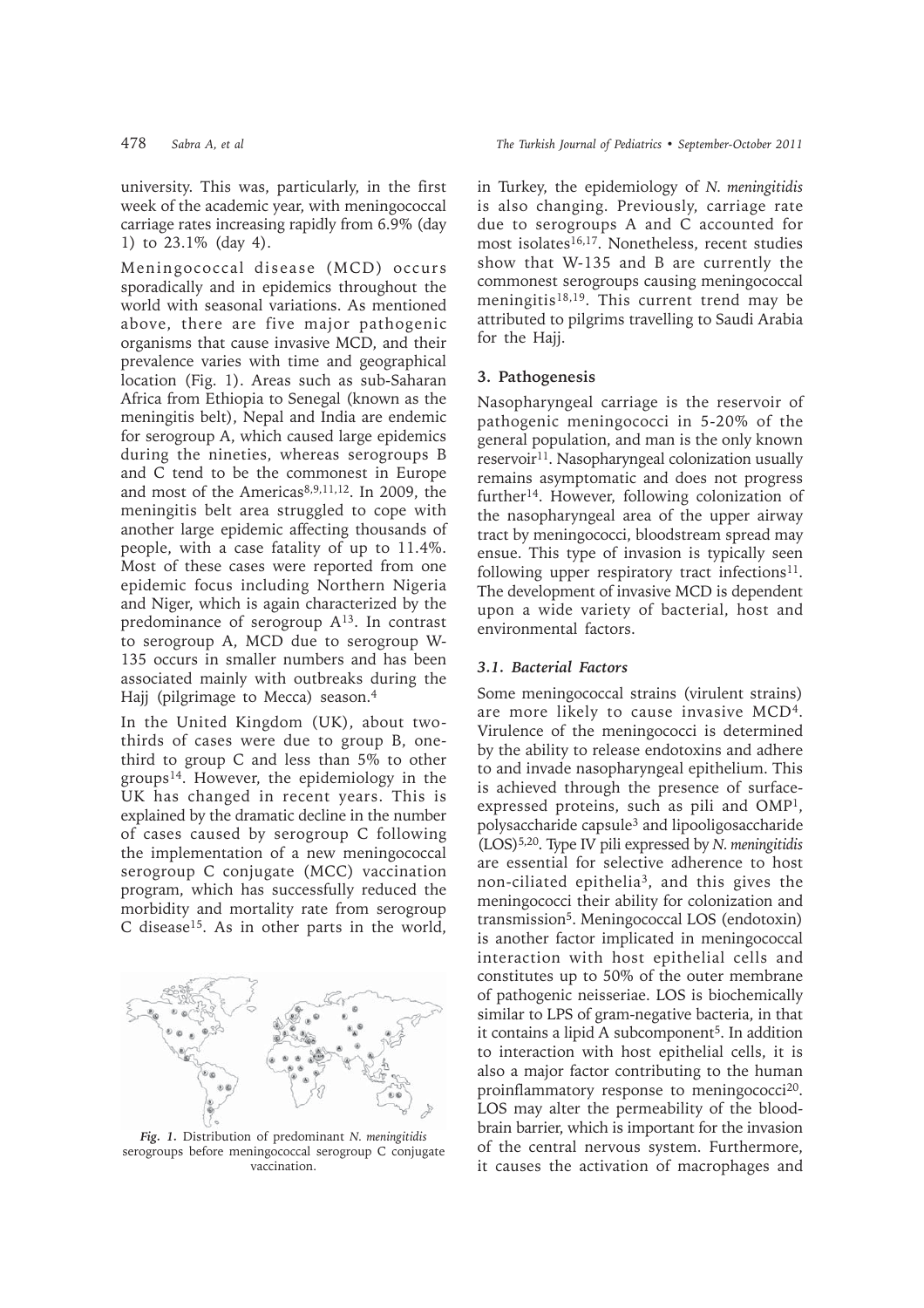release of tumor necrosis factor, a primary mediator of meningococcal septic shock<sup>5</sup>. This outlines the importance of LOS as a virulence component involved in multiple steps in the pathogenesis of both meningococcal meningitis and meningococcemia. OMP that act as cationor anion-selective porins (PorA and PorB), controlling the influx of water-soluble molecules through the outer membrane, are linked to the severity of the disease<sup>5</sup>. The surfaceexposed loops of PorA are greatly involved in activating the human immune system by inducing the production of bactericidal and opsonophagocytic antibodies<sup>1</sup>. Once through the epithelium, *N. meningitidis* enters into the bloodstream, where the capsular polysaccharide enhances the survival of meningococcus by resisting phagocytic killing3.

# *3.2. Host Factors*

Age is an important factor, which is evident by the variation in incidence of MCD in different age groups. The peak incidence of the disease is in the first year of life<sup>4</sup>, which could be explained by the loss of maternal antibody<sup>5</sup>. Moreover, it seems that asymptomatic carriage contributes to increasing the immunity against the disease in older populations<sup>4</sup>. Host factors are still not fully understood. Older patients with hereditary complement deficiencies are more likely to acquire MCD and have more severe infection than others. For example, patients who have deficiencies in the terminal component C5 to C9 of the complement cascade will usually suffer from recurrent infection with gram-negative bacteria, caused almost solely by meningococci $1,3,5$ , whereas absent or malfunctioning properdin results in an increase in both  $risk^{21}$  and severity of MCD1. Also, there is an increased risk among persons with acquired complement deficiencies, such as nephrotic syndrome, systemic lupus erythematosus and hepatic failure3. This highlights the importance of the complement system in defense against MCD. Anatomical or functional asplenia are other recognized factors predisposing to MCD5. Other host factors that may affect the outcome and severity of MCD include protein C or protein S deficiency and decreased endothelial expression of thrombomodulin and protein C receptors, which are linked to the severity of the disease and development of purpura fulminans<sup>4</sup>.

## *3.3. Environmental Factors*

The transmission and development of invasive MCD has been associated with many environmental factors. Crowded living conditions, low socioeconomic status and antecedent viral infections, particularly influenza, are recognized factors with increased risk of MCD3. Other factors include both active and passive smoking<sup>3</sup>. Maternal smoking has been demonstrated to be a significant risk factor for the development of invasive MCD in infants22,23. The effect of smoking is presumed to be due to disrupting the respiratory epithelium with a decrease in mucociliary function and hence reduced bacterial clearance<sup>24</sup>. During outbreaks, other factors that are associated with higher risk of acquiring invasive MCD include intimate kissing with multiple partners, being a university student and preterm at birth<sup>25</sup>, binge drinking<sup>26</sup>, marijuana-related activities<sup>27</sup>, bar patronage<sup>28</sup>, and attendance at a party of adolescents or young adults<sup>29</sup>. The increased risk of invasive MCD associated with these activities may be explained by a combination of factors that could facilitate transmission, including overcrowding, intimate contact with carriers, poor ventilation, sharing of drinking glasses and cigarettes, active and passive smoking, and smoking-associated coughing.

## **4. Prevention**

Natural immunity against *N. meningitidis* frequently develops after repeated colonization with different serogroups or serotypes. Additionally, enteric bacteria that express crossreactive antigen and non-pathogenic neisseriae contribute to the development of natural immunity against meningococcal infection<sup>3</sup>. Immunity can also be induced artificially by vaccination. Prevention includes primary prevention by vaccination and secondary prevention with chemoprophylaxis for close contacts of patients with MCD.

# *4.1. Primary Prevention*

Vaccines against groups A, C, W135, and Y meningococci have been licensed in the United States of America (USA), the UK and other countries<sup>9,14,30</sup>. Polysaccharide vaccines including the tetravalent vaccine (Menomune®) against serogroups A, C, W-135, and Y were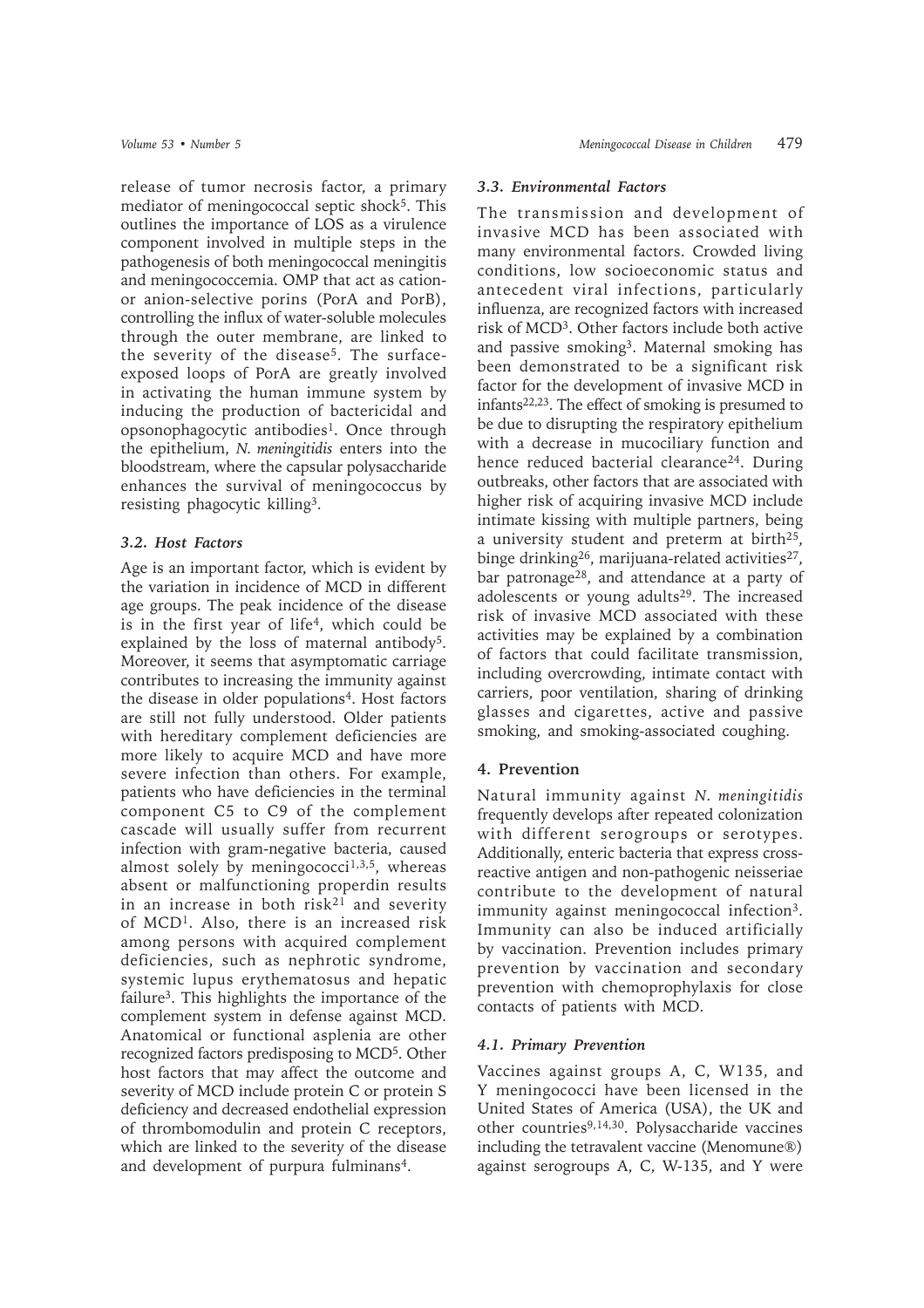first developed 30 years ago, and research studies showed that in adults, the vaccine induced the production of suitable levels of bactericidal antibodies, which were maintained for up to one year following immunization<sup>31</sup>. The limitation of these polysaccharide vaccines is that they are ineffective in young children and induce only short-term protection<sup>20</sup>. However, a new approach to improve the immunogenicity of these polysaccharide vaccines was achieved by chemical conjugation to a carrier protein, which transformed the vaccine to a T-cell-dependent antigen inducing long-term immunity $32,33$ . A promising phase 2 study provides evidence for the efficacy of a novel tetravalent meningococcal (MEN-ACWY) vaccine in infants by using a nontoxic mutant of diphtheria toxin as the carrier protein and aluminium phosphate as an adjuvant<sup>34</sup>. An earlier successful attempt led to the development of the MCC vaccine, which changed the healthcare practice in the UK with the implementation of a new vaccination program in November 1999.

The UK was, in fact, the first country to start mass vaccination with the MCC vaccine, which was integrated into the routine immunization schedule for infants, administered as one dose for those under 5 years of age, and as a catchup school-based immunization campaign for adolescents<sup>35</sup>. The benefits of the new MCC vaccine have been demonstrated in many research studies<sup>36-38</sup>. These included high levels of herd immunity and reduced morbidity and mortality from laboratory-confirmed serogroup C disease in England and Wales<sup>11,15</sup>. MCD due to serogroup C in different age groups is almost nonexistent after five years of the MCC vaccination program39. An effective vaccine against serogroup B is not yet available for routine use in young children<sup>30,39,40</sup>. The major challenge in developing a vaccine targeting the serogroup B capsular polysaccharide is its poor immunogenicity in humans. This could be explained by the cross-reactivity with human neural antigens that express structurally similar antigens41,42. Several attempts have been made to develop a reliable vaccine against serogroup B. For example, a nine-valent meningococcal B PorA vaccine (NonaMen®) has been developed with promising results inducing suitable anti-PorA antibodies<sup>43</sup>.

### *4.2. Secondary Prevention*

Meningococcal meningitis and septicemia are both notifiable diseases<sup>5</sup>. Protection of close contacts is possible via administration of effective chemoprophylaxis, which includes rifampicin, ceftriaxone or ciprofloxacin3,14,44. The rationale of antibiotic prophylaxis is to eliminate nasopharyngeal carriage in close contacts and thus prevent the development and transmission of pathogenic strains. Although evidence suggests that other antibiotic regimens such as azithromycin<sup>45</sup> or a combination of rifampicin and erythromycin46 may be effective in eradicating nasopharyngeal carriage, only rifampicin, ciprofloxacin and ceftriaxone are currently recommended for the chemoprophylaxis of MCD in the UK national guidelines<sup>47,48</sup> and the USA<sup>49</sup>.

# *4.3. Other Measures*

Other preventive measures include public education, reducing overcrowding in living quarters and workplaces, and isolation of patients for 24 hours after start of antibiotics with concurrent disinfection of discharges<sup>9</sup>. Good communication and involvement of parents, school, nursery, and college are other measures that may reduce any unnecessary concerns and contain the disease at the time of epidemics. Additionally, all risk factors such as smoking, binge drinking, and attending of overcrowded places should be addressed, especially during outbreaks of the disease.

#### **5. Clinical Manifestations**

Following colonization of the nasopharyngeal area by meningococci and then bloodstream spread, invasive MCD may manifest in various infectious syndromes. The spectrum of MCD ranges from occult bacteremia, which is selflimited, to severe sepsis resulting in death within a few hours. Invasive MCD tends to manifest mainly in two major forms, meningitis and septicemia, with the predominant features of cardiovascular collapse and cutaneous manifestations of clotting disorder. In Europe, the commonest presentation is actually a mixed picture of both meningitis and septicemia (60-66%), followed by septicemia alone (22- 25%) and lastly meningitis alone50,51. The septicemia only presentation tends to have a greater mortality rate than the meningitis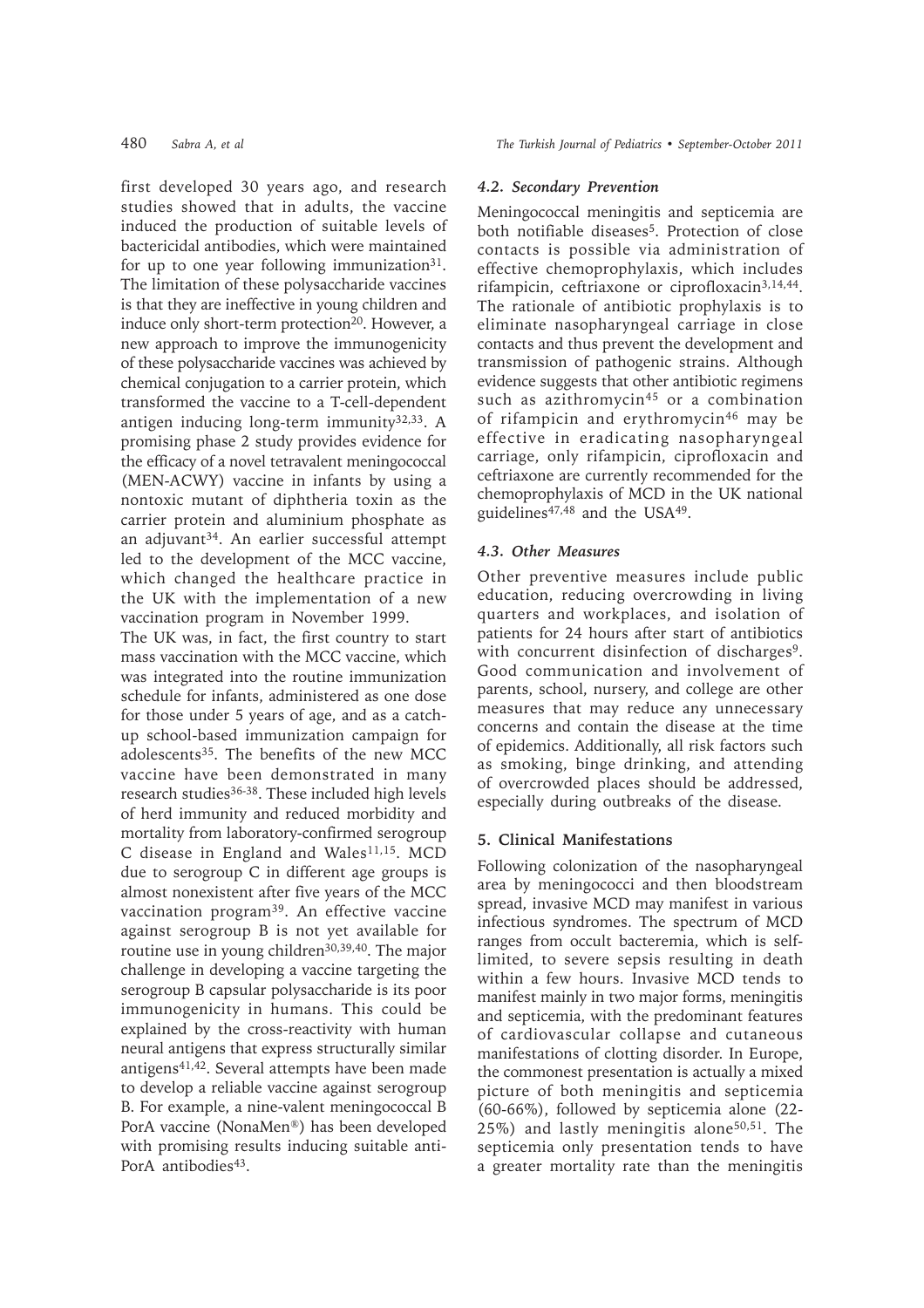only presentation<sup>52</sup>. A large retrospective study between 1977 and 199353 reported a 19% mortality rate for children with meningococcal septicemia, 11% for those with mixed picture of sepsis and meningitis and 1.2% for meningitis only. About half of the patients who die of MCD do so within 24 hours of admission<sup>54</sup>. Data from the developing world showed a higher proportion of fatalities, with more than 70% dying within 24 hours of admission<sup>8,55</sup>. This high mortality rate may be explained by the poorly developed healthcare system, limited resources, late presentation, and difficulties accessing immediate healthcare, in addition to differences in socioeconomic and environmental conditions.

# *5.1. Meningococcal Septicemia (Meningococcemia)*

This syndrome results from the systemic release of various mediators in response to bacteria endotoxins leading to generalized increase in capillary permeability<sup>56</sup>. Meningococcemia is characterized by shock and disseminated intravascular coagulation (DIC)<sup>54</sup>. Diagnosis is not always straightforward because classic clinical features may be absent or non-specific at initial presentation. Initially, there may be a prodrome of an upper respiratory tract infection followed by high fever, poor feeding, lethargy, malaise, headache, and nausea. Then, within a few hours, the toxic picture of septic shock and DIC becomes apparent. Cold hands and feet, leg pains and abnormal skin color (skin mottling or pallor) were reported to be early signs of MCD, which precede the typical symptoms by several hours<sup>51</sup>. These findings attracted public attention and were included in the recently published guidelines by the Scottish Intercollegiate Guidelines Network (SIGN)57. However, no data are available about the predictive values of these nonspecific symptoms. Should these be low, this would unnecessarily increase the workload of emergency and primary care physicians and the burden on the healthcare system by unnecessary admissions. Hence, more research in this area is clearly justified to give a precise answer. Skin rash is another characteristic feature of this syndrome, which may begin as a non-blanching rash (erythematous macules) or petechiae progressing to purpuric lesions and large hemorrhagic areas<sup>58</sup>. However, the

interpretation of non-blanching rash should be done in the context of the overall picture. Only a small percentage of children with non-blanching rash will have MCD, whereas the rest are likely to have viral illnesses<sup>59</sup>. An important feature to differentiate meningococcal rash is that it is unlikely to be confined to the distribution of the superior vena cava<sup>59</sup>. Thompson et al.51 reported petechial rash as being the first and most common (42–70% of cases) classic symptom to emerge and that parents are usually alerted to act by this symptom. This is expected following the intense public education campaigns about MCD quoting nonblanching rash as an important warning sign. Cases of fulminant meningococcemia can also be complicated by massive adrenal hemorrhage (Waterhouse-Friderichsen syndrome), which is characterized by a rapidly progressive course of irreversible shock and DIC with massive mucosal and skin hemorrhages<sup>60</sup>.

Diagnosis of meningococcemia is confirmed by cultures from blood, cerebrospinal fluid (CSF) or skin lesion aspirate<sup>51</sup>. Detection of meningococcal DNA by polymerase chain reaction (PCR) is another useful test to confirm the diagnosis, particularly for patients who received prior antibiotics<sup>54</sup>. A quick detection of meningococci is possible with Gram stain of buffy coat preparations of blood, CSF<sup>60</sup> or skin lesion biopsy/aspirate<sup>61</sup>.

# *5.2. Meningococcal Meningitis*

The invasion of the meninges and crossing of the blood-brain barrier with the sequential liberation of endotoxins and activation of pro- and anti-inflammatory cytokines are the underlying pathophysiological processes of the clinical picture from meningococcal meningitis<sup>54</sup>. This may also result in brain edema and high intracranial pressure. Patients presenting with meningitis share similar symptoms and signs of other types of meningitis. These include fever, headache, neck stiffness, nausea, vomiting, impaired consciousness, photophobia, and seizures. The classic meningeal signs such as Kernig sign, Brudzinski sign and fever may be absent in neonates and small infants<sup>62,63</sup>, and therefore the threshold to admit to hospital and treat should be lower. In contrast to meningococcemia, meningococcal meningitis is usually straightforward to diagnose; however, atypical presentation with focal neurology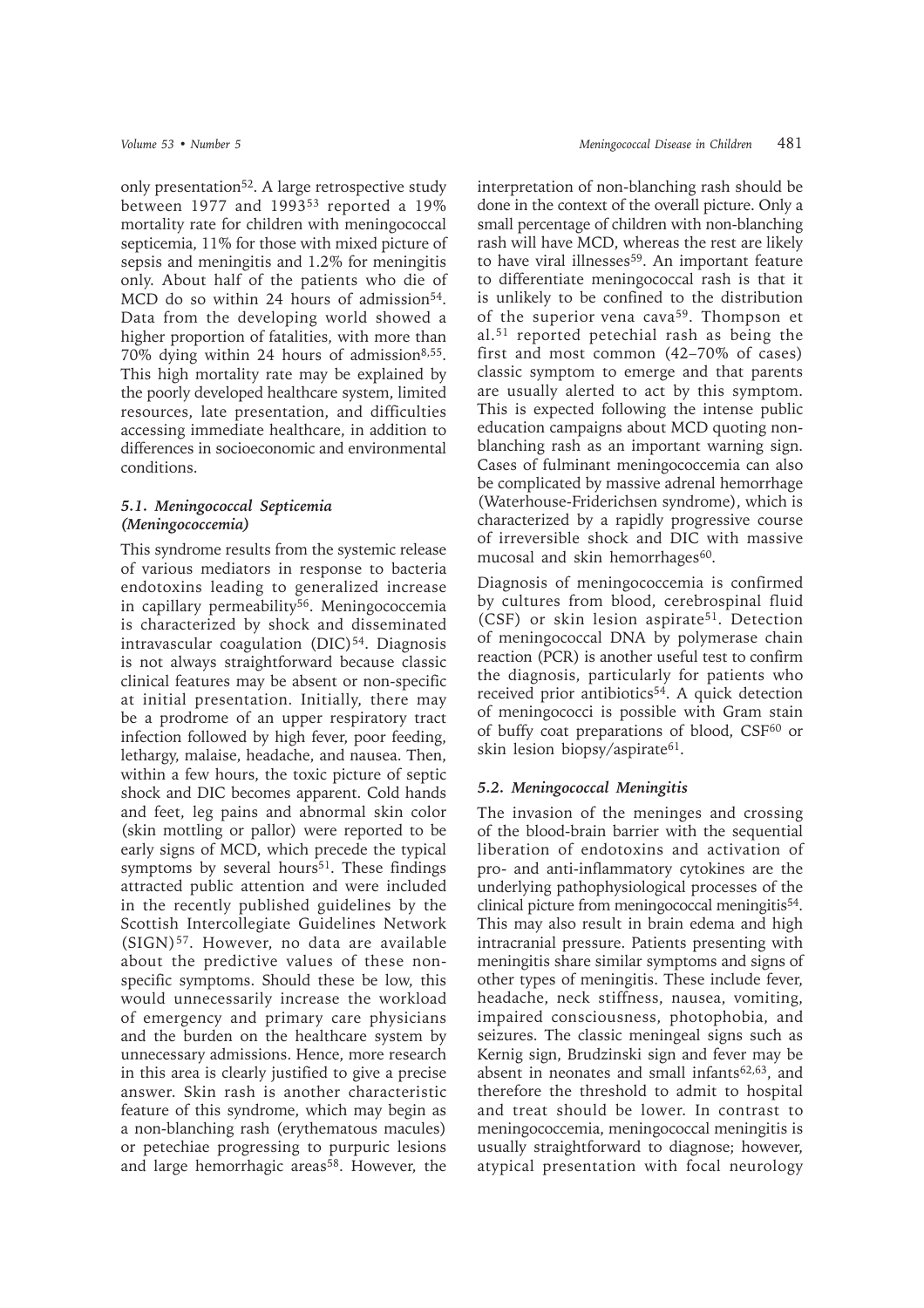without the characteristic rash may make the diagnosis of MCD more difficult<sup>54</sup>. Children with meningitis are generally better than those with meningococcemia alone<sup>60</sup>, and as mentioned earlier, have a relatively good prognosis51,53. When meningitis is associated with septicemia, it may present with sudden onset and rapidly progressive manifestations of shock, purpura and reduced level of consciousness. The prodrome of meningitis resembles that of meningococcemia including symptoms of upper respiratory tract infection<sup>52</sup>, but the course is more insidious<sup>54</sup>.

The diagnosis of meningococcal meningitis is confirmed by examining the CSF including culture. Biomedical analysis shows a low CSF: blood glucose ratio and high protein, whereas microscopy shows high neutrophils and gram-negative intracellular diplococci<sup>64</sup>. Other possible tests include those mentioned earlier under meningococcemia such as PCR and Gram-stain.

# *5.3. Rare Presentations*

Meningococcal disease (MCD) may rarely present in other forms such as upper respiratory tract infection, tonsillitis, pneumonia, septic arthritis, pericarditis, peritonitis<sup>65</sup>, osteomyelitis, conjunctivitis, endophthalmitis, or chronic meningococcemia39.

Chronic meningococcemia is a rare clinical manifestation of MCD presenting as recurrent attacks of fever, arthralgia and maculopapular rash with normal periods in the interim when symptoms may disappear completely<sup>1,60</sup>. The nature of this condition makes it more difficult to diagnose, and it is commonly misdiagnosed as collagen or autoimmune disease such as Henoch-Schönlein purpura5. The diagnosis of chronic meningococcemia is usually confirmed by blood culture taken during febrile episodes, but several blood cultures may need to be performed, as false-negative results are high<sup>1,5</sup>. The course of this condition is variable, ranging from spontaneous recovery to progression to systemic complications. Generally, it has an excellent prognosis for patients treated with appropriate antibiotic therapy, with a cure rate approaching 100%66.

# **6. Complications**

The rates of complications and sequelae were linked to the severity of MCD associated with a specific strain of *N. meningitidis:* serogroup  $C$  serotype  $2a^{67}$ . These complications include skin infarction, adrenal hemorrhage, reactive arthritis, endocarditis, myocarditis, renal infarction, lung abscess, subdural effusion or empyema, and brain abscess<sup>3</sup>. Another fatal complication is basilar artery occlusion secondary to intracerebral purpuric lesions, which manifests with collapse and respiratory arrest in an apparently improving patient<sup>5</sup>. Most patients who survive the disease fully recover; however, a significant number of patients will suffer permanent neurological sequelae such as intellectual impairment and cranial nerve deficits including deafness<sup>4,8,55</sup> and peripheral amputations<sup>68,69</sup>. Other recognized but rare complications are avascular necrosis with growth disturbances and late skeletal deformities, seizures, blindness, hemiparesis or quadriparesis, and obstructive hydrocephalus<sup>3</sup>. Cataract and uveitis are reported as well<sup>55</sup>. All these complications are assumed to be related to vasculitis, DIC and hypotension of severe MCD3. As these pathophysiological processes are mostly associated with septicemia, this may explain the higher morbidity and mortality rates from meningococcemia rather than from meningitis.

# **7. Definitions**

This review utilizes the published definitions of systemic inflammatory response syndrome (SIRS), severe sepsis and septic shock defined by Goldstein and the Members of the International Consensus Conference on Paediatric Sepsis70. Table I presents the categorization of these syndromes in line with the published consensus and Figure 2 illustrates these various syndromes and their overlap.

# **8. Clinical Management: Therapeutic Goals**

Meningococcal disease (MCD) is a medical emergency. Early recognition of invasive MCD is crucial to successful disease management. Management requires immediate treatment of the underlying infection and its systemic manifestations. If there is any suspicion of meningococcal infection, antibiotic therapy should be initiated immediately. A benefit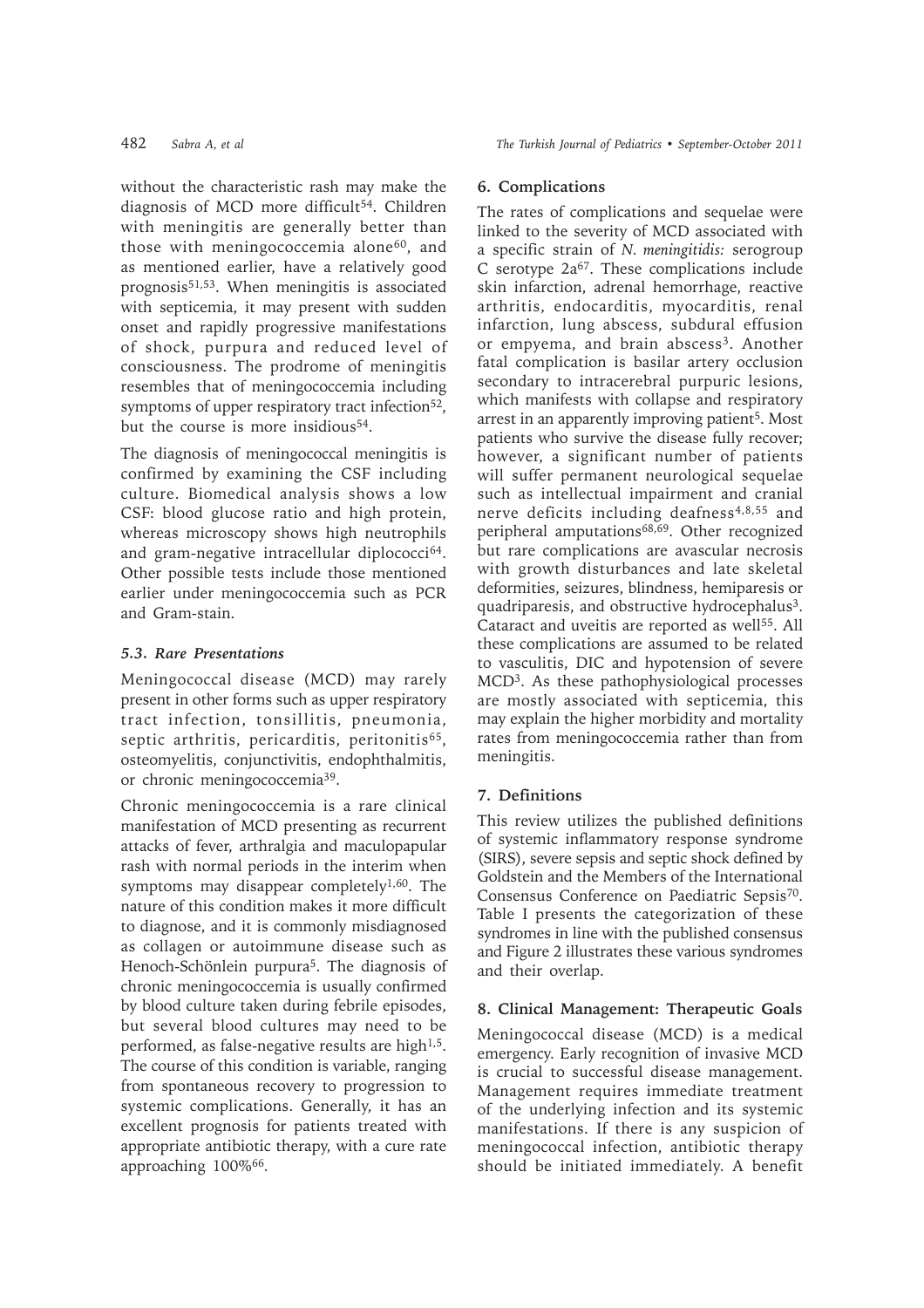|  |  |  |  | Table I. Definitions of SIRS, Sepsis, Severe Sepsis and Septic Shock* |
|--|--|--|--|-----------------------------------------------------------------------|
|--|--|--|--|-----------------------------------------------------------------------|

| Syndrome      | Definition                                                                                                                                                                                                                                                                                                                                                                     |
|---------------|--------------------------------------------------------------------------------------------------------------------------------------------------------------------------------------------------------------------------------------------------------------------------------------------------------------------------------------------------------------------------------|
| <b>SIRS</b>   | Presence of at least two of the following criteria: core temperature of $>38.5^{\circ}$ C<br>or <36°C, tachycardia, tachypnea, and elevated or depressed white blood cell<br>count (all corrected for age)                                                                                                                                                                     |
| Sepsis        | SIRS in the presence of or as a result of infection                                                                                                                                                                                                                                                                                                                            |
| Severe Sepsis | Sepsis and one of the following:<br>Cardiovascular dysfunction, acute respiratory distress syndrome, or two or more<br>other organ dysfunctions                                                                                                                                                                                                                                |
| Septic Shock  | Sepsis and cardiovascular dysfunction defined as hypotension, need for vasoactive<br>drug, or presence of at least two signs of hypoperfusion (unexplained metabolic<br>acidosis, high lactate, oliguria, prolonged capillary refill time: >5 seconds, and<br>temperature gap $>3^{\circ}$ C) despite administration of intravenous fluid bolus $\geq 40$<br>ml/kg in one hour |

\*Adapted from Goldstein et al.70

of general practitioners (GPs) immediately administering antibiotic (e.g. parenteral benzylpenicillin) to patients with suspected meningococcal septicemia was demonstrated, showing that these patients are 2.5 times less likely to die than those not given penicillin<sup>71</sup>. Many other studies support the early use of antibiotics, showing a higher mortality rate from delays in administrating antibiotics<sup>72-</sup> 74.http://www.sciencedirect.com/science?\_ ob=ArticleURL&\_udi=B6WJT-4TWFH1W-1& user=10& rdoc=1&  $fmt=$  orig= search& sort=d&view=c& acct=C000050221& version=1&\_urlVersion=0&\_userid=10&m d5=ed29c1a9d410fcade5759ef13a8b608a aff3#aff3 In contrast, however, a controversial

study suggested that antibiotic therapy in the community increased mortality75. In that study, the average Glasgow Meningococcal Septicaemia Prognostic (GMSP) score for patients who received penicillin was noticeably higher than for those who did not. Since the severity of the disease correlates well with poor outcome, it is important to consider the confounding potential of severity on the findings of that study. Also, most GPs justified their decision when penicillin was not given as being due to uncertainty in the diagnosis, and hence this is another potential source of bias. The authors recommended conducting a randomized controlled trial to provide a definitive answer. However, this would be unethical unless stronger evidence is available from large prospective studies that control for any possible biases. Hence, GPs should continue giving antibiotics in line with the recommendation from national health agencies

such as SIGN<sup>57</sup> and the Health Protection Agency47. Penicillin, chloramphenicol and thirdgeneration cephalosporins are all antibiotics recognized in the treatment of MCD. Resistance to both penicillin and chloramphenicol has been reported<sup>76,77</sup>, and hence, third-generation cephalosporins (cefotaxime and ceftriaxone) are currently the mainstream antibiotics used, with proven good CSF penetration<sup>78</sup>.

Following admission to the hospital, the main target of therapy is to maintain adequate microcirculation. Therefore, volume resuscitation to restore the intravascular compartment and inotropes to support the myocardium are the main approaches to the management of meningococcal septic shock79. Failure to administer adequate fluids or inotropes was associated with an increased risk of death in MCD<sup>80</sup>. An audit recently conducted in the UK showed failure in more than 60% of cases to follow a consensus guideline on emergency management of children with severe sepsis and septic shock, with most children



*Fig. 2.* The overlap of various syndromes.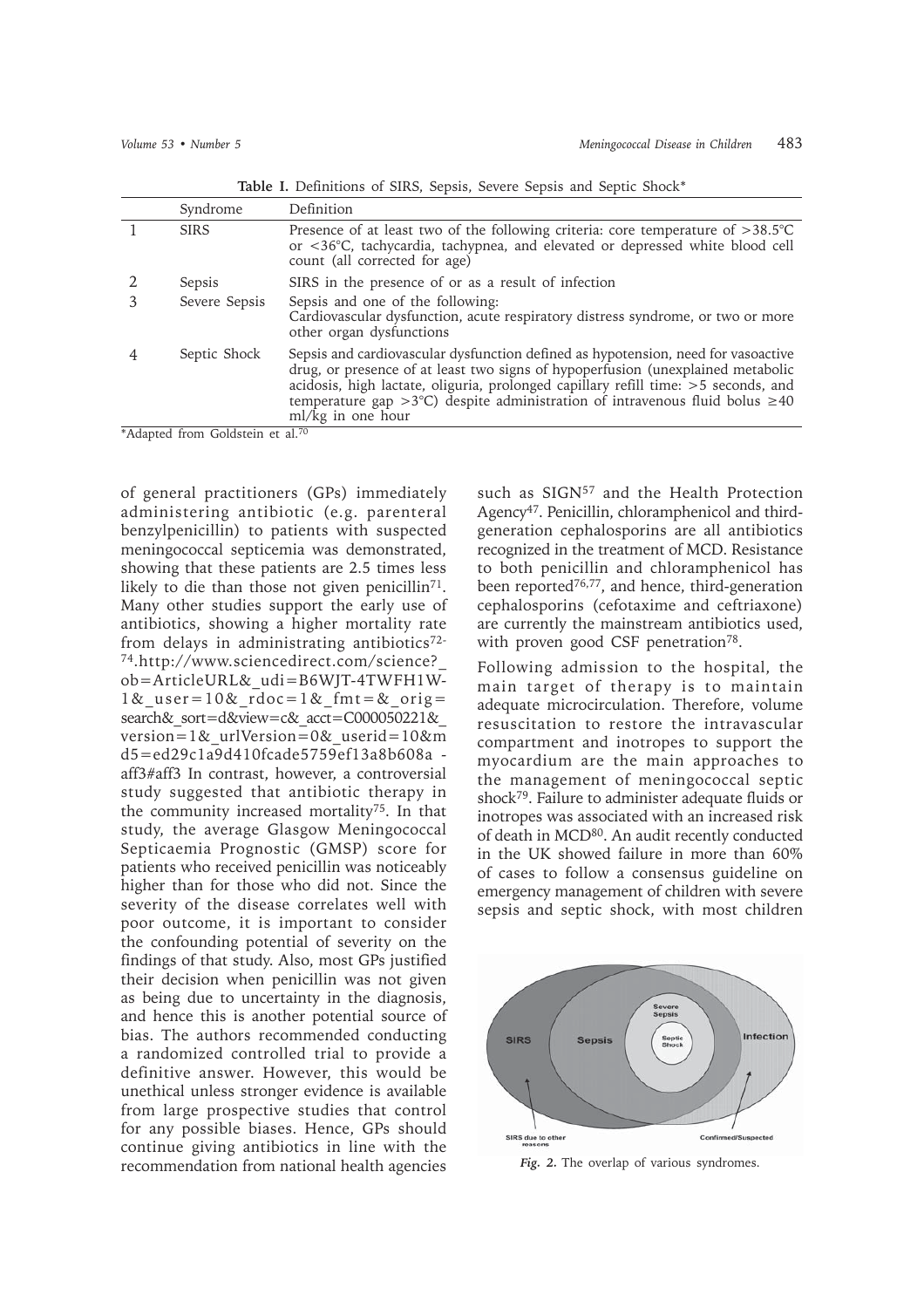receiving inadequate fluid resuscitation and inotropic support during the golden hours following presentation<sup>81</sup>. This failure mainly affected children presenting with shock, and may have resulted in a higher mortality rate. A previous study showed similar results with hospital treatment being suboptimal in 71% of patients, with higher fatalities in patients with longer times from illness onset to treatment $82$ .

As with any other patient with severe sepsis, the management of these patients may also include, subject to severity, ventilatory support, hemofiltration, steroid therapy, administration of activated protein C, and administration of blood and blood products<sup>83</sup>. The instigation of these therapies should be considered without delay within the framework of goal-directed therapy. This implies stepwise management with certain therapeutic endpoints being achieved within a specific time interval. The guidelines published by the American College of Critical Care Medicine84 recommended the therapeutic endpoints presented in Table II.

Despite increasing awareness of the concept of goal-direct therapy since the mid-eighties<sup>85</sup>, it was not linked to outcome and reported until the late  $1990s^{84}$ . Subsequently, a substantive change in the management of septic patients was applied with studies reporting a decrease in mortality rate both in children<sup>86</sup> and adults<sup>87</sup> following this management approach. The Surviving Sepsis Campaign<sup>88</sup> is a global initiative aiming to improve the management of sepsis based on the concept of early goaldirected therapy or evidence-based goals. This provides guidelines (adult and pediatric) and sepsis management bundles, which are accessible via the internet from anywhere in the world.

# **9. Outcome and Prediction**

Several investigators have identified unfavorable prognostic features in patients with MCD using clinical and laboratory parameters. Many studies have been undertaken to generate prognostic scores using these parameters as predictors of a patient's outcome and risk of mortality<sup>89-91</sup>. All available scoring systems were primarily developed to predict death, either specifically in  $MCD^{90,92-94}$ , or generically in a critically-ill pediatric population<sup>89,91,95</sup>. More than 25 specific scoring systems have been developed for prediction in MCD<sup>55,90,92-</sup> 94,96-100. However, not all of these scores are widely used. The GMSP score is the most well-known (Table III). Children presenting with a GMSP score of ≥8 are at an increased risk of death90,101. There are two other generic scores widely used that have been validated for use in MCD. These are the Pediatric Index of Mortality (PIM) and Pediatric Risk of Mortality (PRISM). Some of these scores were developed on the basis of an extended period of time (e.g. values over 24 hours) rather than at a single point on first medical contact $89$ . Others were calculated from the information collected at the time of the first face-to-face contact, or one hour after, between the patient and a doctor from the pediatric intensive care unit (PICU)91,95.

Despite the extensive research done about prediction in MCD, there is a scarcity of work about predicting the level of supportive therapy (fluid and inotrope therapy) required. Hence, there is a need for more research to identify the important predictors of management requirements. This would improve the management of MCD, with the ultimate goal of increasing the survival rate and decreasing complications.

**Table II.** The Therapeutic Goals In and Beyond the First Hour of Presentation

| First hour                                                                                                          | Beyond the first hour                                   |  |  |
|---------------------------------------------------------------------------------------------------------------------|---------------------------------------------------------|--|--|
| $CRT < 2$ seconds                                                                                                   | The same goals as for the first hour and the following: |  |  |
| Normal pulses with no differential between                                                                          | $ScvO2 \geq 70\%$                                       |  |  |
| peripheral and central pulses                                                                                       | Normal perfusion pressure (MAP-CVP or MAP-IAP)          |  |  |
| Warm extremities                                                                                                    | CI between 3.3 and 6.0 $1/\text{min}/\text{m}^2$        |  |  |
| Urine output $>1$ ml/kg/h                                                                                           |                                                         |  |  |
| Normal mental status,                                                                                               |                                                         |  |  |
| Normal blood pressure for age                                                                                       |                                                         |  |  |
| CRT: Capillary refill time, ScyO2: Mixed oxygen venous saturation. MAP: Mean arterial pressure, CVP: Central venous |                                                         |  |  |

CRT: Capillary refill time. ScvO2: Mixed oxygen venous saturation. MAP: Mean arterial pressure. CVP: Central venous pressure. IAP: Intra-abdominal pressure. CI: Cardiac index.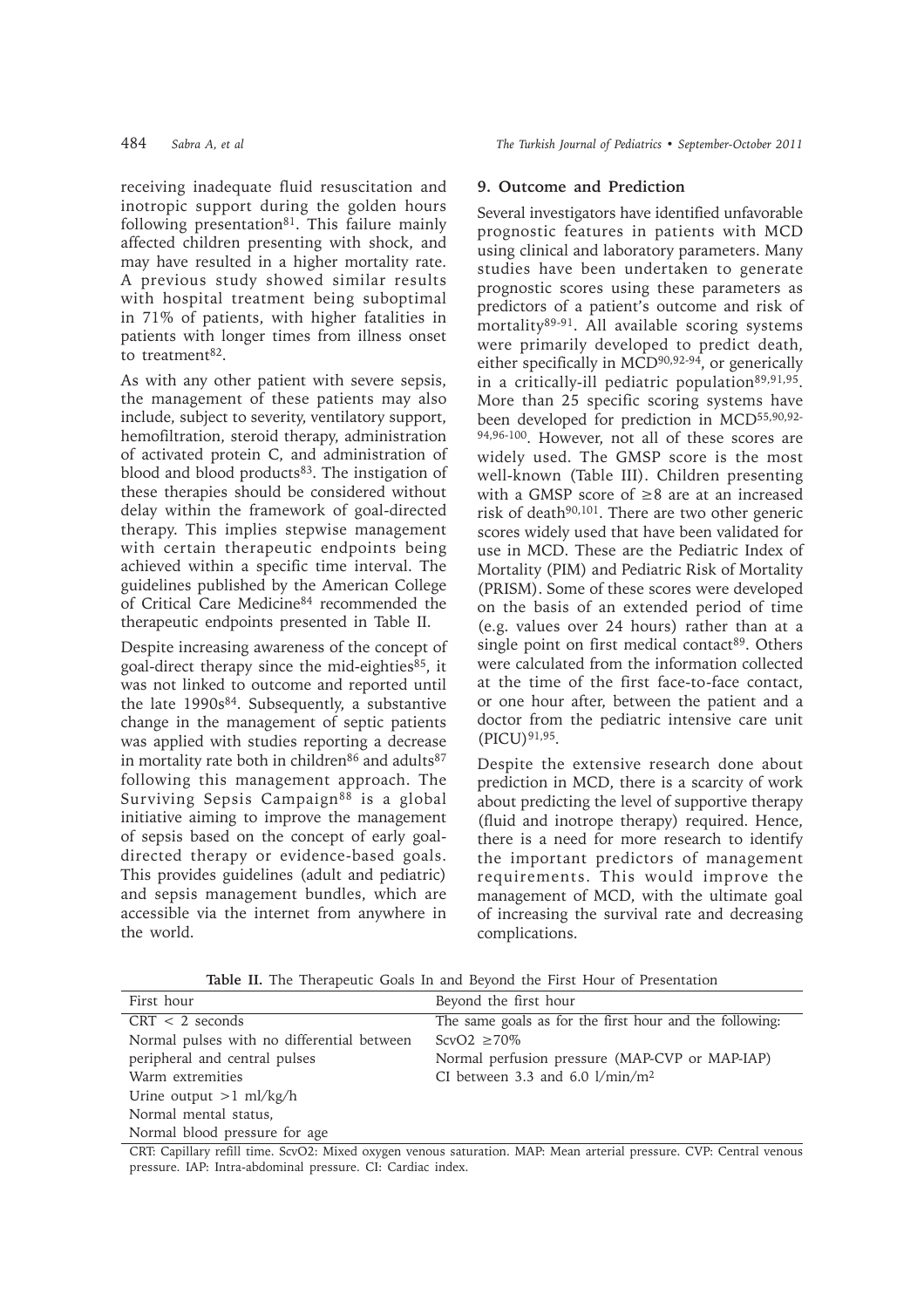| Variables                                                            | Score |
|----------------------------------------------------------------------|-------|
| Hypotension:                                                         | 3     |
| $SB\bar{P}$ < 75 mmHg for age < 4 years                              |       |
| $SBP < 85$ mmHg for age $> 4$ years                                  |       |
| Skin / rectal temperature difference >3°C                            |       |
| Modified coma score $\lt 8$ or deterioration of $\geq 3$ at any time |       |
| Absence of neck stiffness                                            |       |
| Deterioration in the last hour (by asking parents or nurses)         |       |
| Base deficit $> -8$                                                  |       |
| Widespread ecchymoses or extending lesions on review                 |       |
|                                                                      |       |

Table III. Glasgow Meningoccoccal Septicaemia Prognostic (GMSP) score<sup>90</sup>

## **10. Conclusion**

Meningococcal disease continues to be one of the main infectious causes of childhood mortality. In spite of modern therapies, mortality is 5-10% in developed countries and much higher in the developing world $6,8,55$ . Early recognition, aggressive resuscitation and normalization of all physiological parameters, with prompt referral to a specialist PICU for severe cases, may lead to a significant reduction in the case fatality rate79. This overview of MCD has identified a number of key issues relating to improving the management of this condition. However, many studies identified a failure of recognition and management of severe sepsis and septic shock despite the availability of evidence-based published guidelines. There is insufficient published work addressing this issue to date. There is therefore a need for more research to explore these shortcomings.

#### **REFERENCES**

- 1. Brandtzaeg P. Meningococcal infections. In: Warrell D, Cox TM, Firth JD, Benz EJ (eds). Oxford Textbook of Medicine (4th ed). Oxford: Oxford University Press; 2005: 478-485.
- 2. Slack RC. Neisseria and moraxella: meningitis; gonorrhoea; respiratory infections. In: Greenwood D, Slack RC, Peutherer JO (eds). Medical Microbiology: A Guide to Microbial Infections: Pathogenesis, Immunity, Laboratory Diagnosis and Control (16th ed). London: Churchill Livingstone Elsevier; 2002: 242-249.
- 3. Woods CR. Neisseria meningitides (meningococcus). In: Kliegman RM, Behrman RE, Jenson HB, Stanton BF (eds). Nelson Textbook of Pediatrics (18<sup>th</sup> ed). Philadelphia: Saunders Elsevier; 2007: 896-899.
- 4. Ala'Aldeen DA. Neisseria and moraxella: meningitis; septicaemia; gonorrhoea; respiratory infections. In: Greenwood D, Slack R, Peutherer J, Barer M (eds). Medical Microbiology: A Guide to Microbial Infections: Pathogenesis, Immunity, Laboratory Diagnosis and Control (17th ed). Philadelphia: Churchill Livingstone Elsevier; 2007: 251-259.
- 5. Bannister BA, Begg NT, Gillespie SH. Infectious Disease. Oxford: Blackwell Science Ltd; 2000.
- 6. World Health Organisation (WHO). Neisseria meningitides in state of the art of new vaccine and development [online]. Geneva: WHO; 2006: 35-39. Available at: http://www.who.int/vaccines-documents [Accessed 6 March 2011]
- 7. Ramsey M, Kaczmarski E, Rush M, Mallard R, Farington P, White J. Changing patterns of case ascertainment and trends in meningococcal disease in England and Wales. Commun Dis Rep CDR Rev 1997; 7: 49-54.
- 8. Angyo IA, Okpeh ES. Clinical predictors of epidemic outcome in meningococcal infection in Jos, Nigeria. East Afr Med J 1997; 74: 423-426.
- 9. Chin J. Control of Communicable Diseases Manual. Washington: American Public Health Association; 2000.
- 10. Neal KR, Nguyen-Van-Tam JS, Jeffrey N, et al. Changing carriage rate of Neisseria meningitidis among university students during the first week of term: cross- sectional study. Br Med J 2000; 320: 846-849.
- 11. Kumar P, Clark M. Clinical Medicine (6th ed). London: Elsevier Saunders; 2005.
- 12. Tikhomirov E, Santamaria M, Esteves K. Meningococcal disease: public health burden and control. World Health Stat Q 1997; 50: 170-177.
- 13. World Health Organisation (WHO). Meningococcal disease: situation in the African meningitis belt [online]. Geneva: WHO; 2009. Available at: http:// www.who.int/csr/don/2009\_03\_25/en/index.html [Accessed 21 March 2011].
- 14. Mandal BK, Wilkins EG, Dunbar EM, Mayon-White RT. Lecture Notes on Infectious Diseases. Oxford: Blackwell Publishing Ltd; 2004.
- 15. Trotter C, Ramsay M, Kaczarski E. Meningococcal serogroup C vaccination in England and Wales: coverage and initial impact of the campaign. Commun Dis Public Health 2002; 5: 220-225.
- 16. Coskun S, Yanikyurek S, Agzitemiz M. Incidence of epidemiological meningitis in Aegean region. Turk J Infect 1990; 4: 431-435.
- 17. Gazi H, Surucuoglu S, Ozbakkaloglu B, et al. Oropharyngeal carriage and penicillin resistance of Neisseria meningitidis in primary school children in Manisa, Turkey. Ann Acad Med Singapore 2004; 33: 758-762.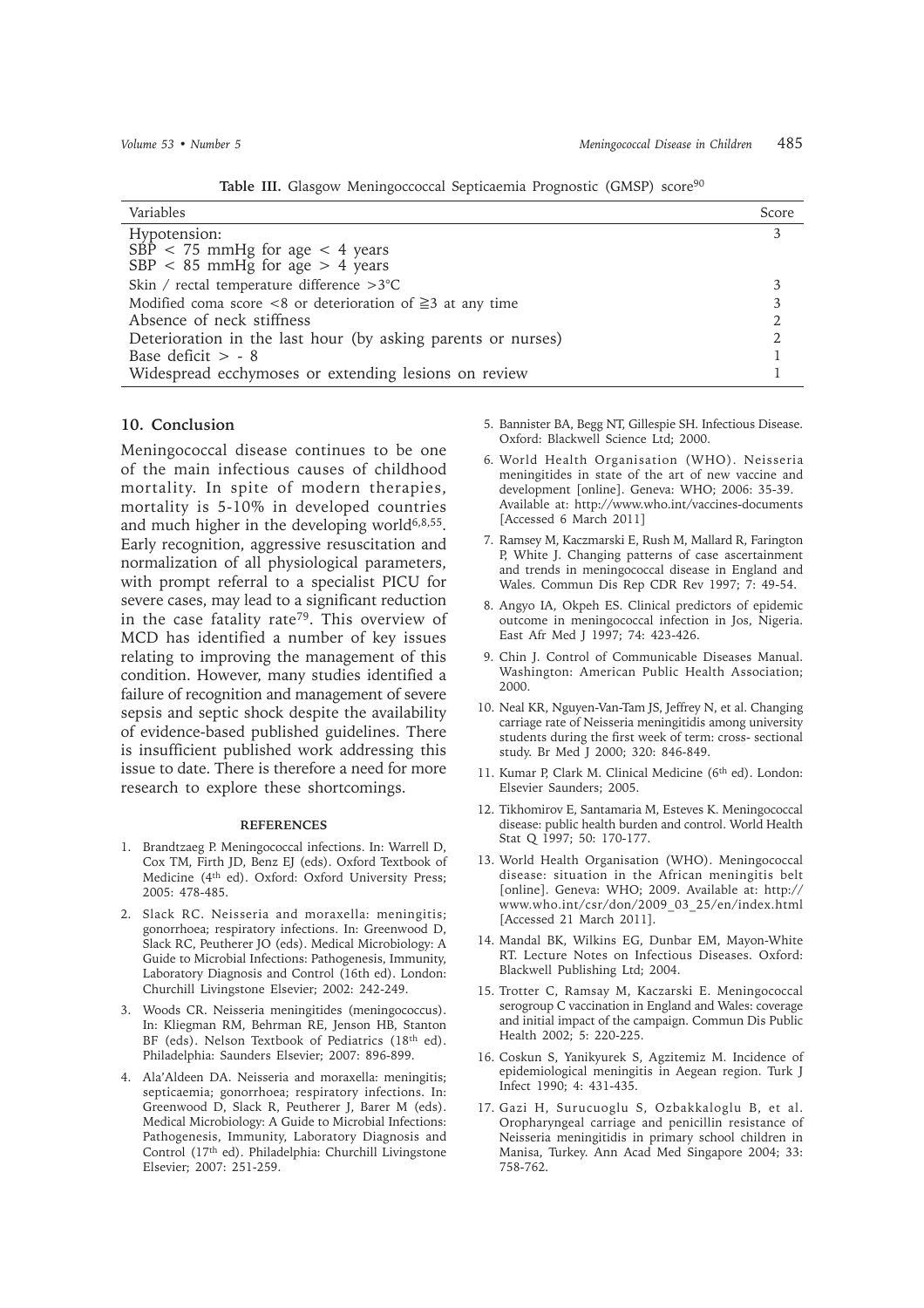- 
- 18. Kilic A, Urwin R, Li H, et al. Clonal spread of serogroup W135 meningococcal disease in Turkey. J Clin Microbiol 2006; 44: 222–224.
- 19. Ceyhan M, Yildirim I, Balmer P, et al. Prospective study of etiology of childhood acute bacterial meningitis, Turkey. Emerg Infect Dis 2008; 14: 1089-1096.
- 20. Plant L, Sundqvist J, Zughaier S, Lovkvist L, Stephens DS, Jonsson AB. Lipooligosaccharide structure contributes to multiple steps in the virulence of Neisseria meningitidis. Infect Immun 2006; 74: 1360–1367.
- 21. Emonts M, Hazelzet JA, de Groot R, Hermans PW. Host genetic determinants of Neisseria meningitidis infections. Lancet Infect Dis 2003; 3: 565-577.
- 22. Sørensen HT, Labouriau R, Jensen ES, Mortensen PB, Schønheyder HC. Fetal growth, maternal prenatal smoking, and risk of invasive meningococcal disease: a nationwide case-control study. Int J Epidemiol 2004; 33: 1–5.
- 23. Yusuf HR, Rochat RW, Baughman WS, et al. Maternal cigarette smoking and invasive meningococcal disease: a cohort study among young children in Metropolitan Atlanta, 1989–1996. Am J Public Health 1999; 89: 7.
- 24. Dye JA, Adler KB. Effects of cigarette smoke on epithelial cells of the respiratory tract. Thorax 1994; 49: 825-834.
- 25. Tully J, Viner RM, Coen PJ, et al. Risk and protective factors for meningococcal disease in adolescents: matched cohort study. Br Med J 2006; 332: 445- 450.
- 26. Imrey PB, Jackson LA, Ludwinski PH, et al. Meningococcal carriage, alcohol consumption, and campus bar patronage in a serogroup C meningococcal disease outbreak. J Clin Microbiol 1995; 33: 3133- 3137.
- 27. Krause G, Blackmore C, Wiersma S, et al. Marijuana use and social networks in a community outbreak of meningococcal disease. South Med J 2001; 94: 482- 485.
- 28. Imrey PB, Jackson LA, Ludwinski PH, et al. Outbreak of serogroup C meningococcal disease associated with campus bar patronage. Am J Epidemiol 1996; 143: 624-630.
- 29. Finn R, Groves C, Coe M, Pass M, Harrison LH. Cluster of serogroup C meningococcal disease associated with attendance at a party. South Med J 2001; 94: 1192- 1194.
- 30. Pace D, Pollard AJ. Meningococcal A, C, Y and W-135 polysaccharide-protein conjugate vaccines. Arch Dis Child 2007; 92: 909-915.
- 31. Hankins WA, Gwaltney JM, Hendley JO, Farquhar JD, Samuelson JS. Clinical and serological evaluation of meningococcal polysaccharide vaccine groups A, C, Y, and W135. Proc Soc Exp Biol Med 1982; 169: 54–57.
- 32. Balmer P, Miller E. Meningococcal disease: how to prevent and how to manage. Curr Opin Infect Dis 2002; 15: 275-281.
- 33. Wilder-Smith A. Meningococcal disease in international travel: vaccine strategies. J Travel Med 2005; 12: S22- S29.

486 *Sabra A, et al The Turkish Journal of Pediatrics • September-October 2011*

- 34. Snape MD, Perrett KP, Ford KJ, et al. Immunogenicity of a tetravalent meningococcal glycoconjugate vaccine in infants: a randomized controlled trial. JAMA 2008; 299: 173-184.
- 35. Miller E, Salisbury D, Ramsay M. Planning, registration, and implementation of an immunisation campaign against meningococcal serogroup C disease in the UK: a success story. Vaccine 2001; 20: S58-S67.
- 36. Maclennan JM, Shackley F, Heath PT, et al. Safety, immunogenicity, and induction of immunologic memory by a serogroup c meningococcal conjugate vaccine in infants: a randomized controlled trial. JAMA 2000; 283: 2795-2801.
- 37. Maclennan, J, Obaro S, Deeks J, et al. Immunologic memory 5 years after meningococcal A/C conjugate vaccination in infancy. J Infect Dis 2001; 183: 97- 104.
- 38. Vu DM, De Boer AW, Danzig L, et al. Priming for immunologic memory in adults by meningococcal group C conjugate vaccination. Clin Vaccine Immunol 2006; 13: 605-610.
- 39. Hart CA, Thomson AP. Meningococcal disease and its management in children. Br Med J 2006; 333: 685–690.
- 40. Hall RG. The control of meningococcal disease. Med J Aust 2002; 176: 573-574.
- 41. Finne J, Bitter, Suermann D, Goridis C, Finne U. An IgG monoclonal antibody to group B meningococci cross, reacts with developmentally regulated polysialic acid units of glycoproteins in neural and extraneural tissues. J Immunol 1987; 138: 4402–4407.
- 42. Pon RA, Lussier M, Yang QL, Jennings HJ. Npropionylated group B meningococcal polysaccharide mimics a unique bactericidal capsular epitope in group B Neisseria meningitidis. J Exp Med 1997; 185: 1929- 1938.
- 43. van den Dobbelsteen GP, van Dijken HH, Pillai S, van Alphen L. Immunogenicity of a combination vaccine containing pneumococcal conjugates and meningococcal PorA OMVs. Vaccine 2007; 25: 2491-2496.
- 44. Longmore M, Wilkinson I, Torok E. Oxford Handbook of Clinical Medicine. Oxford: Oxford University Press; 2001.
- 45. Girgis N, Sultan Y, Frenck RW, El-Gendy A, Farid Z, Matezcun A. Azithromycin compared with rifampin for eradication of nasopharyngeal colonization by Neisseria meningitidis. Pediatr Infect Dis J 1998; 17: 816-819.
- 46. Wall RA, Gruneberg RN. Rifampicin and erythromycin for the meningococcal carrier. Lancet 1982; 2: 1346.
- 47. Health Protection Agency (HPA). Guidance for public health management of meningococcal disease in the UK: Health Protection Agency Meningococcus Forum [online] 2006. Available at: http://www.hpa. org.uk/web/HPAwebFile/HPAweb\_C/1194947389261 [Accessed 20 March 2011].
- 48. PHLS Meningococcal Infections Working Group and Public Health Medicine Environment Group. Control of meningococcal disease: guidance for consultants in communicable disease control. Commun Dis Rep CDR Rev 1995; 5: R189-195.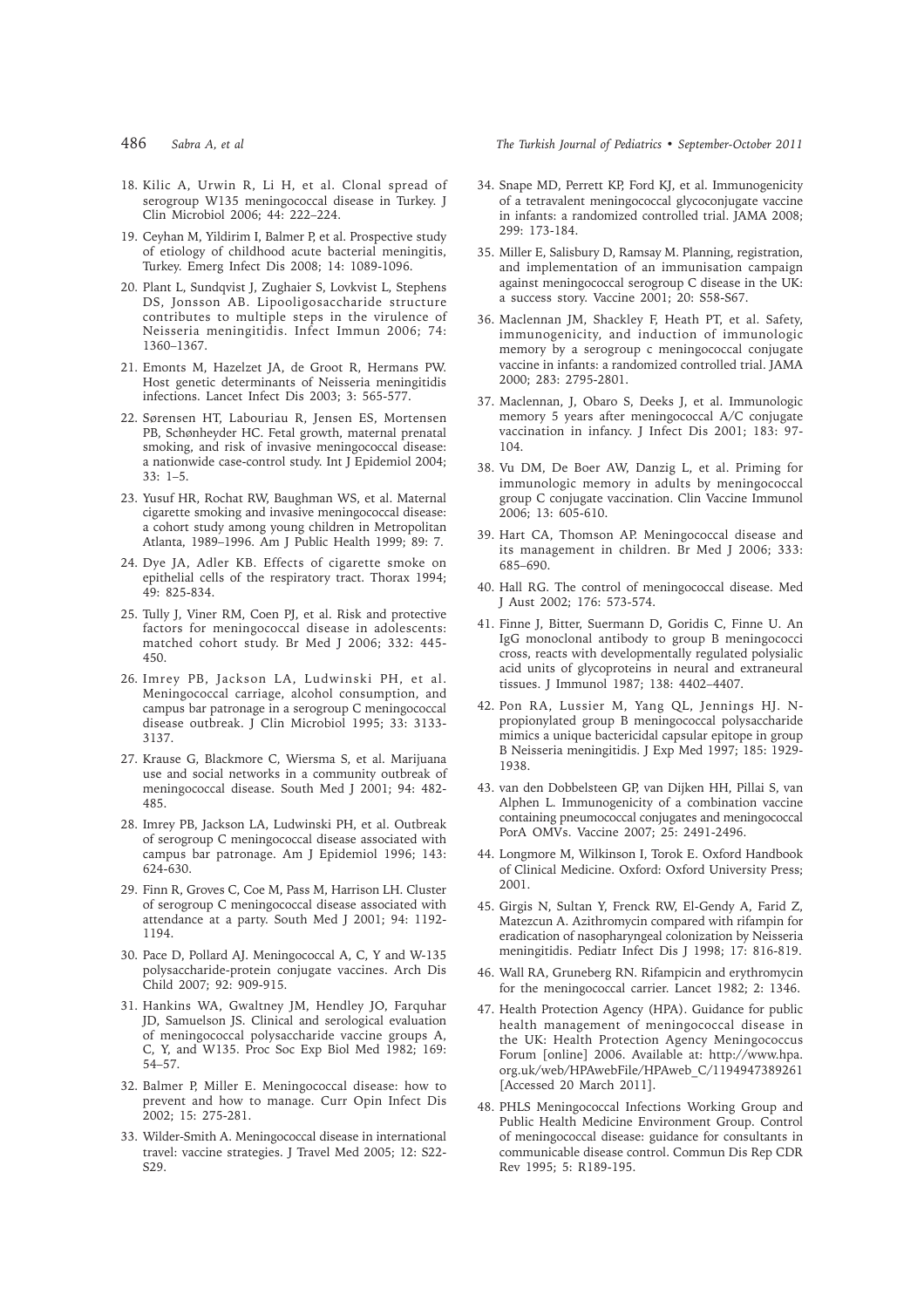- 50. Schildkamp RL, Lodder MC, Bijlmer HA, Dankert J, Schloten RJ. Clinical manifestations and course of meningococcal disease in 562 patients. Scand J Infect Dis 1996; 28: 47-51.
- 51. Thompson MJ, Ninis N, Perera R, et al. Clinical recognition of meningococcal disease in children and adolescents. Lancet 2006; 367: 397-403.
- 52. Feigin RD, Snider R. Meningococcal infections. In: Behrman RE, Kliegman RM, Nelson WE, Vaughan VC III (eds). Nelson Textbook of Pediatrics (14th ed). Philadelphia: WB Saunders Company; 1992: 713- 715.
- 53. Riordan FA, Marzouk O, Thomson AP, Sills JA, Hart CA. The changing presentations of meningococcal disease. Eur J Pediatr 1995; 154: 472-474.
- 54. van Deuren M, Brandtzaeg P, van der Meer JW. Update on meningococcal disease with emphasis on pathogenesis and clinical management. Clin Microbiol Rev 2000; 13: 144-166.
- 55. Fakhir S, Ahmad SH, Ahmad P. Prognostic factors influencing mortality in meningococcal meningitis. Ann Trop Paediatr 1992; 12: 149-154.
- 56. Ellman H. Capillary permeability in septic patients. Crit Care Med 1984; 12: 629-633.
- 57. The Scottish Intercollegiate Guidelines Network (SIGN). Management of invasive meningococcal disease in children and young people, a national clinical guideline (102), 2008 [online]. Available at: http://www.sign.ac.uk/pdf/sign102.pdf. [Accessed 20 March 2011].
- 58. Phillips R, Orchard D, Starr M. Dermatology. In: Cameron P, Jelinek G, Everitt I, Browne G, Raftos J. (eds) Textbook of Paediatric Emergency Medicine. Philadelphia: Elsevier Limited; 2006.
- 59. Wells LC, Smith JC, Weston VC, Collier J, Rutter N. The child with a non-blanching rash: how likely is meningococcal disease? Arch Dis Child 2001; 85: 218-222.
- 60. Ogle JW, Anderson MS. Infection: bacterial and spirochetal. In: Hay WW, Hayward AR, Levin MJ, Sondheimer JM (eds). Current Pediatric Diagnosis and Treatment. USA: The McGraw-Hill Companies; 2003.
- 61. van Deuren M, van Dijke BJ, Koopman, RJ, et al. Rapid diagnosis of acute meningococcal infections by needle aspiration or biopsy of skin lesions. Br Med J 1993; 306: 1229–1232.
- 62. Prober CG. Central nervous system infections. In: Kliegman RM, Behrman RE, Jenson HB, Stanton BF (eds). Nelson Textbook of Pediatrics (18<sup>th</sup> ed). Philadelphia: Saunders Elsevier; 2007: 2512-2523.
- 63. Singhi PD, Singhi SC, Newton CR, Simon J. Central nervous system infections. In: Helfaer MA, Nichols DG (eds). Rogers' Handbook of Pediatric Intensive Care. Philadelphia: Lippincott Williams & Wilkins; 2009.
- 64. Starr M. CNS infections: meningitis and encephalitis. In: Cameron P, Jelinek G, Everitt I, Browne G, Raftos J (eds). Textbook of Paediatric Emergency Medicine. Philadelphia: Elsevier Limited; 2006.
- 65. Cartwright K, Jones DM. Investigation of meningococcal disease. J Clin Pathol 1989; 42: 634-639.
- 66. Tanzi EL, Silverberg N. Meningococcemia, 2007 [online]. Available at: http://www.emedicine.com/ derm/topic261.htm [Accessed 21 March 2011].
- 67. Erickson L, De Wals P. Complications and sequelae of meningococcal disease in Quebec, Canada, 1990–1994. Clin Infect Dis 1998; 26: 1159–1164.
- 68. Allport T, Read L, Nadel S, Levin M. Critical illness and amputation in meningococcal septicemia: is life worth saving? Pediatrics 2008; 122: 629-632.
- 69. Buysse CM, Raat H, Hazelzet JA, et al. Surviving meningococcal septic shock: health consequences and quality of life in children and their parents up to 2 years after pediatric intensive care unit discharge. Crit Care Med 2008; 36: 596–602.
- 70. Goldstein B, Giroir B, Randolph A; International Consensus Conference on Pediatric Sepsis. International pediatric sepsis consensus conference: definitions for sepsis and organ dysfunction in pediatrics. Pediatr Crit Care Med 2005; 6: 2-8.
- 71. Cartwright K, Strang J, Gossain S, Begg N. Early treatment of meningococcal disease. Br Med J 1992; 305: 774.
- 72. Køster-Rasmussen R, Korshin A, Meyer CN. Antibiotic treatment delay and outcome in acute bacterial meningitis. J Infect 2008; 57: 449-454.
- 73. Lepur D, Baršic B. Community-acquired bacterial meningitis in adults: antibiotic timing in disease course and outcome. Infection 2007; 35: 225-231.
- 74. Proulx N, Fréchette D, Toye B, Chan J, Kravcik S. Delays in the administration of antibiotics are associated with mortality from adult acute bacterial meningitis. QJM 2005; 98: 291-298.
- 75. Harnden A, Ninis N, Thompson M, et al. Parenteral penicillin for children with meningococcal disease before hospital admission: case-control study. Br Med J 2006; 332: 1295-1298.
- 76. Sprott MS, Kearns AM, Field JM. Penicillin insensitive Neisseria meningitis. Lancet 1988; 1: 1167-1170.
- 77. Galimand M, Gerbaud G, Guibourdenche M, et al. High-level chloramphenicol resistance in Neisseria meningitides. N Engl J Med 1998; 339: 868-874.
- 78. Cherubin CE, Eng RH, Norrby R, et al. Penetration of newer cephalosporins into cerebrospinal fluid. Rev Infect Dis 1989; 11: 526-548.
- 79. Pollard AJ, Britto J, Nadel S, DeMunter C, Habibi P, Levin M. Emergency management of meningococcal disease. Arch Dis Child 1999; 80: 290-296.
- 80. Ninis N, Phillips C, Bailey L, et al. The role of healthcare delivery in the outcome of meningococcal disease in children: case-control study of fatal and non-fatal cases. Br Med J 2005; 330: 1475-1478.
- 81. Inwald DP, Tasker RC, Peters MJ, Nadel S; Paediatric Intensive Care Society Study Group (PICS-SG). Emergency management of children with severe sepsis in the United Kingdom: the results of the Paediatric Intensive Care Society sepsis audit. Arch Dis Child 2009; 94: 348–353.